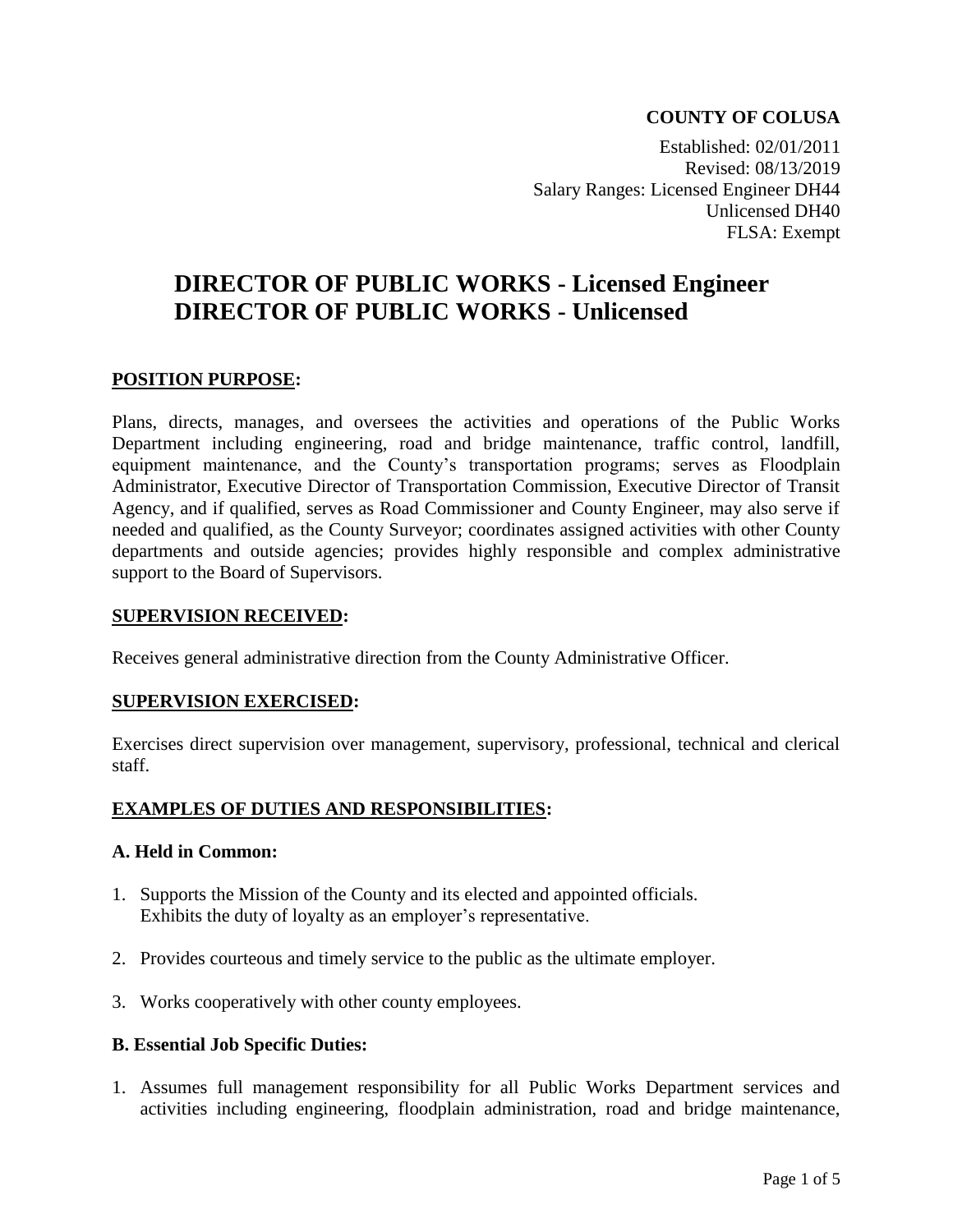traffic control, transit, and landfill operations; develops and administers policies and procedures.

- 2. Manages the development and implementation of Public Works Department goals, objectives, policies, and priorities for each assigned service area; establishes, within County policy, appropriate service and staffing levels; allocates resources accordingly.
- 3. Continuously monitors and evaluates the efficiency and effectiveness of service delivery methods and procedures; assesses and monitors workload, administrative and support systems, and internal reporting relationships; identifies opportunities for improvement; directs the implementation of changes.
- 4. Represents the Public Works Department to other County departments, elected officials and outside agencies; explains and justifies Public Works Department programs, policies, and activities; negotiates and resolves sensitive, significant and controversial issues.
- 5. Selects, trains, and evaluates Public Works Department personnel; provides or coordinates staff training; works with employees to correct deficiencies; implements discipline and termination procedures.

# **C. Other Job Specific Duties**

- 1. Plans, directs, and coordinates Public Works Department's work plan; meets with management staff to identify and resolve problems; assigns projects and programmatic areas of responsibility; reviews and evaluates work methods and procedures.
- 2. Manages and participates in the development and administration of the Public Works Department budget; directs the forecast of additional funds; directs the monitoring of and approves expenditures; directs the preparation of and implement budgetary adjustments as necessary.
- 3. Coordinates Public Works Department activities with those of other departments and outside agencies and organizations; provides staff assistance to the Board of Supervisors; prepares and presents staff reports and other correspondence.
- 4. Participates in the most complex engineering projects; oversees the selection of outside contractors and consultants, reviews plans and specifications, and when the incumbent is a licensed Professional Civil Engineer, approves them.
- 5. Participates on a variety of boards and commissions; attends and participates in professional group meetings.
- 6. Serves as Floodplain Administrator, Executive Director of Transportation Commission, Executive Director of Transit Authority, and if qualified, serves as Road Commissioner and County Engineer; may also serve if needed and qualified, as the County Surveyor.
- 7. Signs completed and acceptable plans, when a licensed Professional Civil Engineer.
- 8. Responds to and resolves difficult and sensitive citizen inquiries and complaints.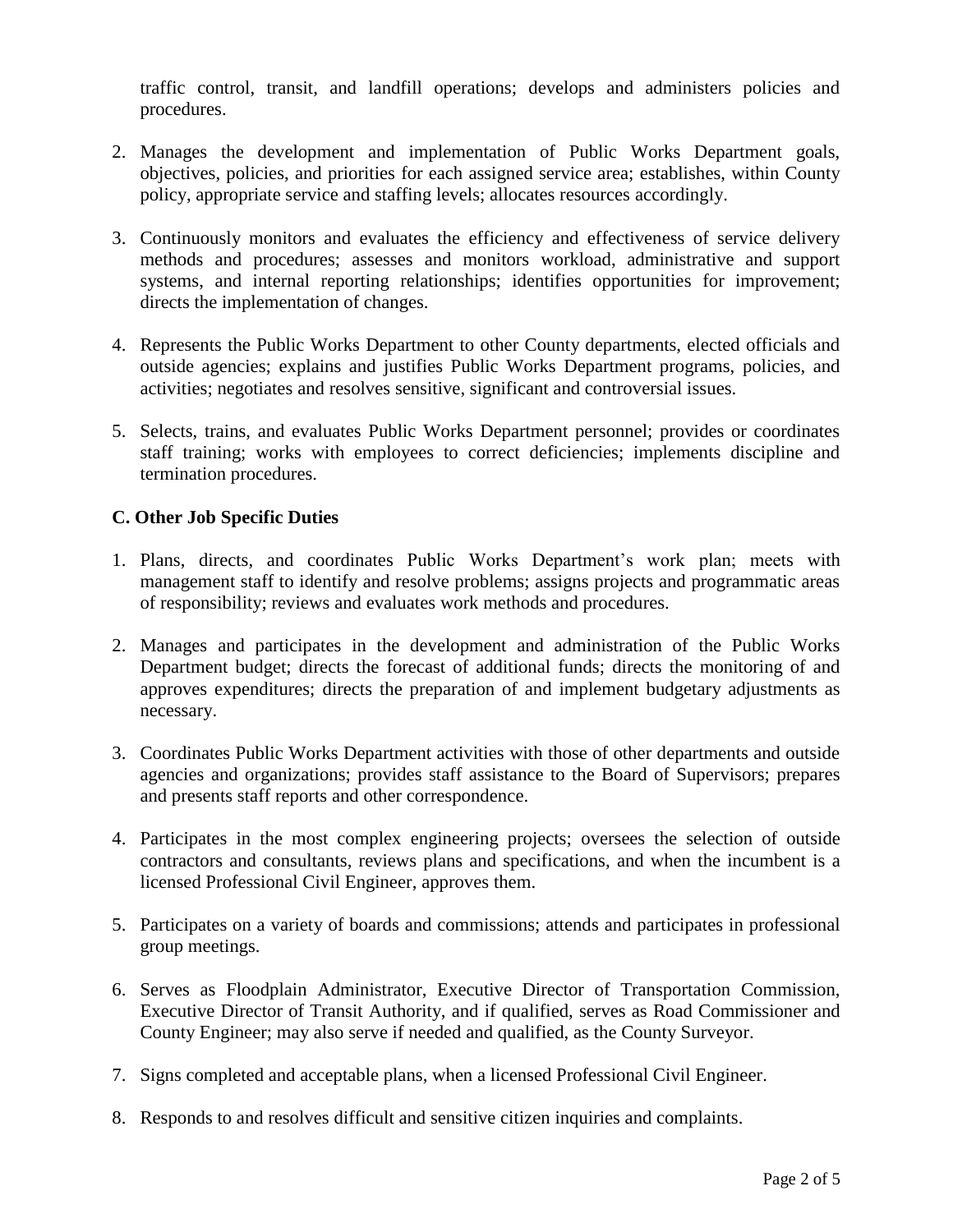9. Participates in various civic groups as a representative of the County.

10. Performs related duties as required.

## **REPRESENTATIVE COMPETENCIES AND QUALIFICATIONS:**

*The requirements listed below are representative of the knowledge, skill and ability required to satisfactorily perform the job's essential duties and responsibilities.*

## **DIRECTOR OF PUBLIC WORKS – Licensed Engineer and DIRECTOR OF PUBLIC WORKS - Unlicensed**

#### **Knowledge of:**

Operational characteristics, services and activities of a comprehensive public works program. Organizational and management practices as applied to the analysis and evaluation of programs, policies and operational needs.

Modern and complex principles and practices of program development and administration. Principles and practices of civil engineering.

Principles and practices of floodplain administration.

Principles and practices of surveying.

Principles and practices of road and bridge construction and maintenance.

Environmental laws.

Solid waste management.

Advanced principles and practices of budget preparation and administration.

Principles of supervision, training and performance evaluations.

Federal, state, and local laws, codes and regulations.

Modern office procedures and equipment including computers.

#### **Ability to:**

Plan, organize, direct and coordinate the work of management, supervisory, professional, and technical personnel; delegate authority and responsibility.

Select, supervise, train and evaluate staff.

Provide administrative and professional leadership and direction for the Public Works Department.

Identify and respond to community and Board of Supervisors, Transportation Commission and Transit Agency Board, issues, concerns and needs.

Develop, implement and administer goals, objectives, and procedures for providing effective and efficient public works services.

Prepare and administer large and complex budgets; allocate limited resources in a cost effective manner.

Analyze problems, identify alternative solutions, project consequences of proposed actions and implement recommendations in support of goals.

Research, analyze, and evaluate new service delivery methods, procedures and techniques.

Prepare clear and concise administrative and financial reports.

Interpret and apply federal, state, and local policies, procedures, laws and regulations.

Establish and maintain effective working relationships with those contacted in the course of work including County and other government officials, community groups, the general public, and media representatives.

Communicate effectively verbally and in writing.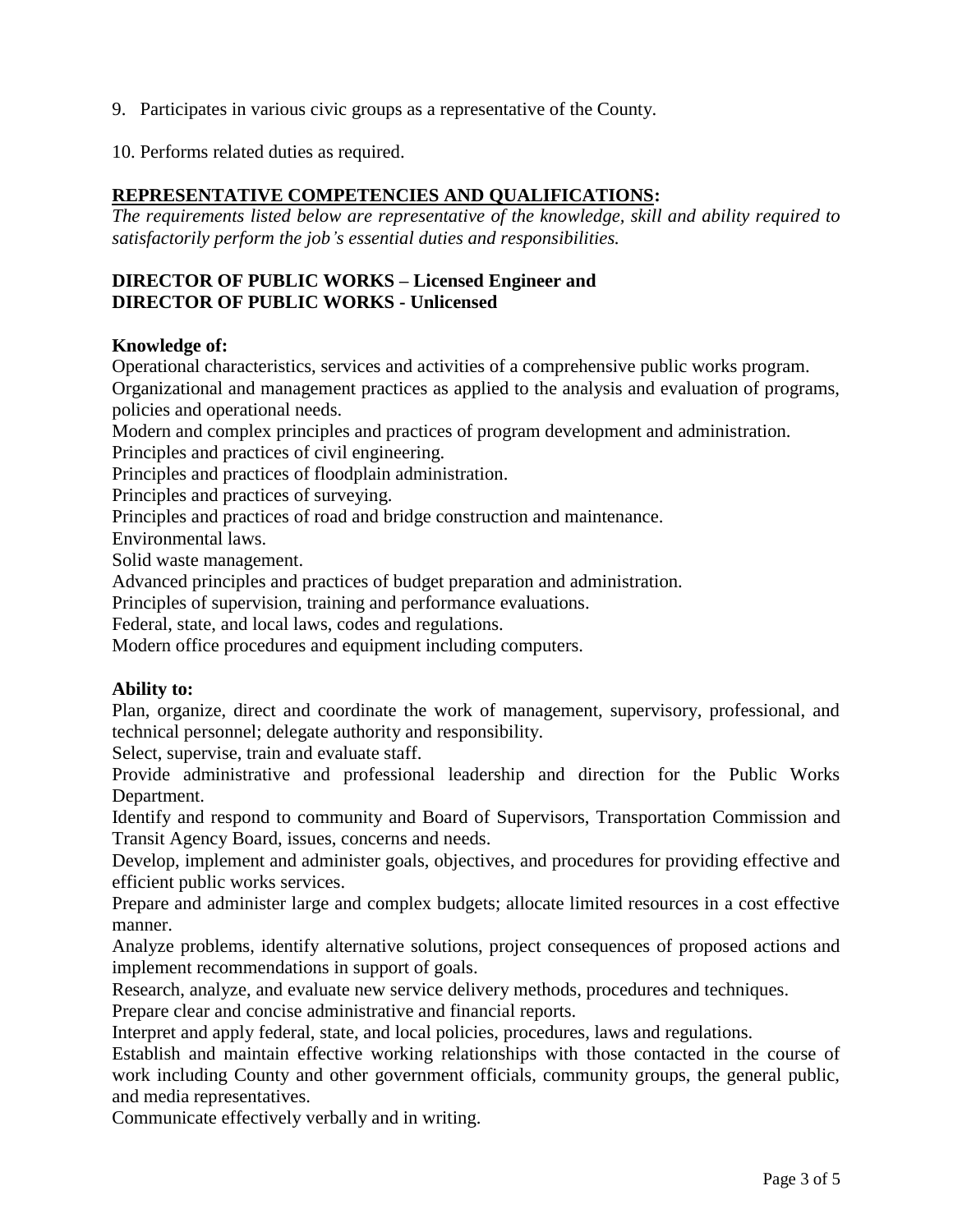Work with accuracy and attention to detail. Operate and use modern office equipment. Effectively organize and prioritize assigned work.

## **Public Works Director – Licensed Engineer also requires:**

Ability to review and approve engineering plans and specifications.

# **EDUCATION AND EXPERIENCE:**

*The following requirements generally demonstrate possession of the minimum requisite knowledge and ability necessary to perform the duties of the position.*

*Any combination of experience and training that would likely provide the required knowledge and abilities is qualifying. A typical way to obtain the knowledge and abilities would be:*

## **A. Public Works Director – Licensed Engineer:**

Bachelor's Degree with major course work in civil engineering or a related field and five (5) years of increasingly responsible public works and engineering experience including three (3) years of administrative and supervisory responsibility.

Certificate of Registration as a professional civil engineer in the State of California. Land Surveying license in the State of California, preferred.

#### **B. Public Works Director – Unlicensed:**

Seven (7) years of increasingly responsible public works experience including three (3) years of administrative and supervisory responsibility and 120 units from an accredited college or university with major course work in engineering, business, management, or a related field.

#### OR

Nine (9) years of increasingly responsible public works experience including three (3) years of administrative and supervisory responsibility and 60 units from an accredited college or university with major course work in engineering, business, management, or a related field.

Additional combinations of education and experience may be considered.

#### **License or Certificate**

Possession of, or ability to obtain a valid State of California driver's license and an acceptable driving record.

It is expected that the incumbent for the Director position will successfully complete the one week course and exam to attain a Floodplain Manager Certification, within one year of appointment